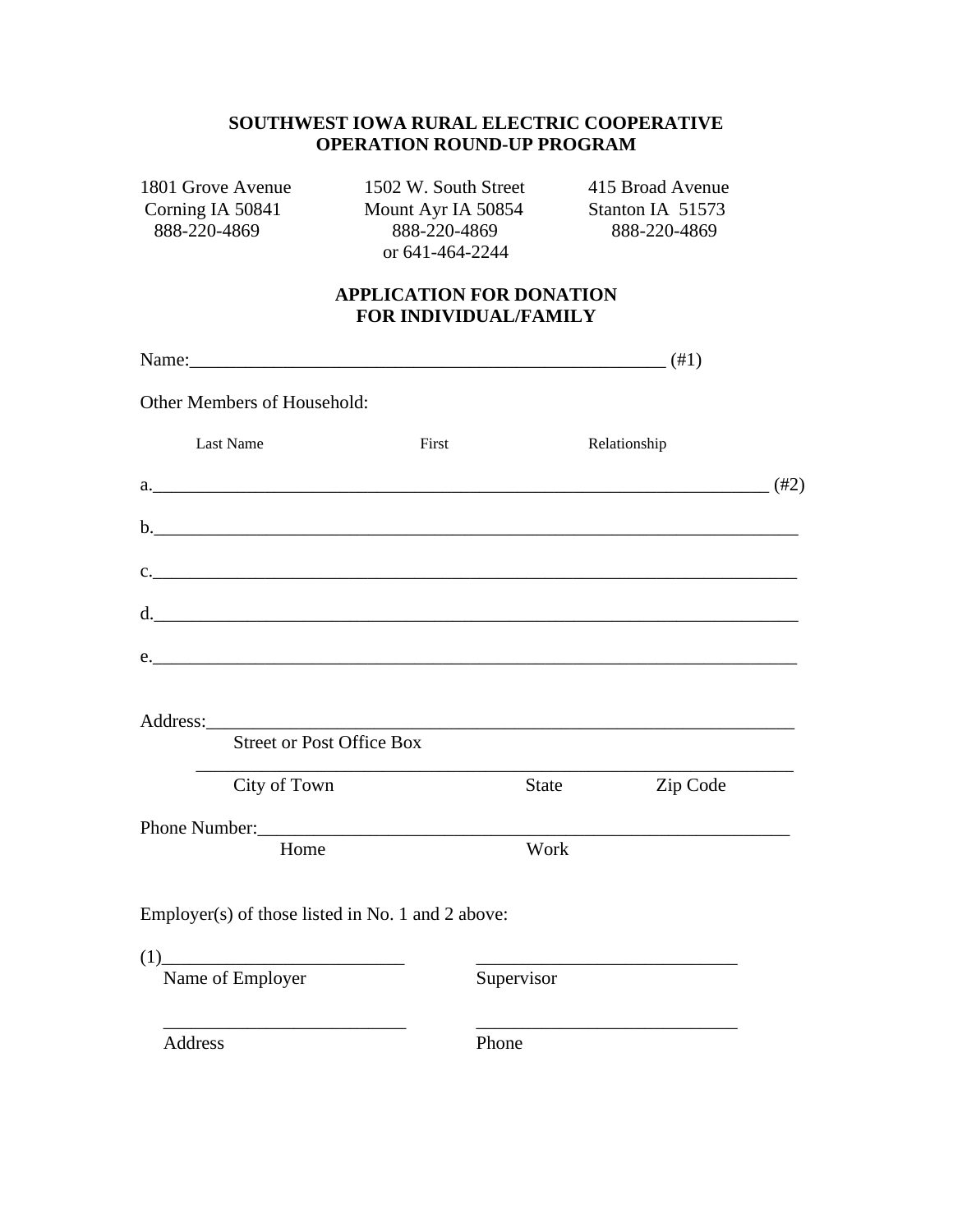$(2a)$ 

Name of Employer

Supervisor

Address

Phone

 $(2b)$ 

Name of Employer

Supervisor

Address

Phone

Please provide a detailed statement explaining the reason for your request (i.e. house fire, health situation), your financial need and the specific use of funds. (Maximum request amount: \$1,000)